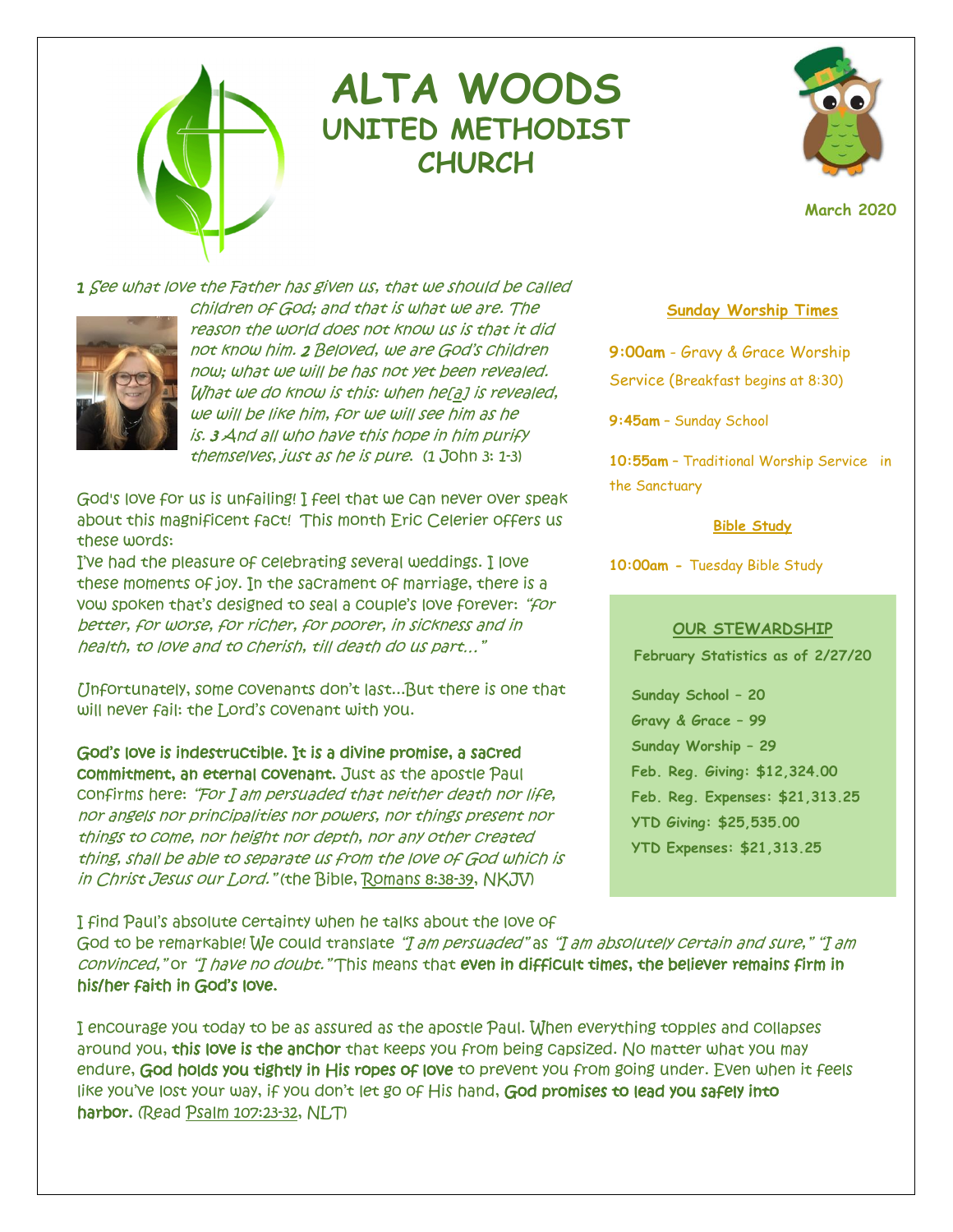I invite you now to let the Holy Spirit deposit this unshakeable conviction inside you that nothing can ever separate you from His love:

- No circumstance, no matter how terrible it is,
- No principality or power, no spiritual authority,
- No present or future event,
- No human being.

# I invite you, too, to declare this: "Nothing will separate me from the love of God. I know that He loves me."

That's right...nothing will be able to separate you from His love!

# **MONTHLY MISSION UPDATE as of 2/27/20**

- **129** households were assisted from our food pantry
- 234 snack bags were given out to the homeless
- Thrift Shoppe made \$264.55 to be distributed owards various missions of the church
- **40** Mary & Martha meals prepared this month

### **Prayer Request**

Lila Altman, Ima Jean Hudson, Katherine Mabry, Tiffany Simmons, Cory Simmons, James Janis, Jim Lovelace, Teri Dawn Neely, Terry & Mary Parker Parrish, Shirley Michaels, Lloyd Williams, Jean Maddox, Jim Bowers, Edith Drummond's sister Betty, Kenny Posey, Jennifer Smith Kaczor, Katherine Adams, Milton & Barbara Parrish, Liz Swales, Tommy Tolleson, Jan West, Norma Ainsworth, Jeff Ainsworth, Nida Lewis, Earnest Bibbs, Meg Kilgore, Steve Drummonds, Margie Greenough, Dee McKittrick, Owen & Brenda Miller, Lavelle Sullivan, Charles Turner, James Hodgins, Todd Cargile, Dale Smith. Bob Ainsworth

L

| <b>IYJarch 2020</b>                                                      | AITA WOODS UNIC                      |                                   |                  |                                                                           |                         |                                         |
|--------------------------------------------------------------------------|--------------------------------------|-----------------------------------|------------------|---------------------------------------------------------------------------|-------------------------|-----------------------------------------|
| <b>Sunday</b>                                                            | <b>Monday</b>                        | <b>Tuesday</b>                    | <b>Wednesday</b> | <b>Thursday</b>                                                           | Friday                  | <b>Saturday</b>                         |
| 1<br>Eph-3:8-20<br>Liturgist: Leola Meyer                                | 2<br><b>Kathy King</b>               | 3                                 | 4                | 5<br>Lisa Henegar                                                         | 6                       | 7<br><b>Deborah</b><br><b>Ainsworth</b> |
| 8<br>Fph. 4:1-16<br>Littingist: George Cain                              | 9<br><b>Suzanne Simmons</b>          | 10<br><b>Chris Meyer</b>          | $\mathbf n$      | 12                                                                        | 13                      | 14                                      |
| 15<br>Eph- 4:17-32<br>Liturgist: Bob<br><b>Ainsworth</b>                 | 16                                   | 17<br>St. Patrick's<br><b>Day</b> | 18               | 19                                                                        | 20<br>Spring            | 21                                      |
| 22<br>Eph-5:1-14<br>Liturgist: Layton Smith                              | 23                                   | 24                                | 25               | 26                                                                        | 27                      | 28                                      |
| 29                                                                       | 30                                   | 31                                |                  |                                                                           |                         |                                         |
| Eph- 6:10-18<br>Littingist: Terry Parrish                                |                                      | Pat Cargile                       |                  |                                                                           |                         |                                         |
| 8:30am Gravy & Grace<br>9:45am Sunday Worship<br>10:55am Worship Service | 7pm Bible Study at the<br>Callahan's | 11am Bible Study                  |                  | Thrift Shoppe<br>$10am - 3pm$<br><b>Food Pantry</b><br>10am-12pm, 1pm-Spm | 6pm - 8pm AA<br>Meeting |                                         |